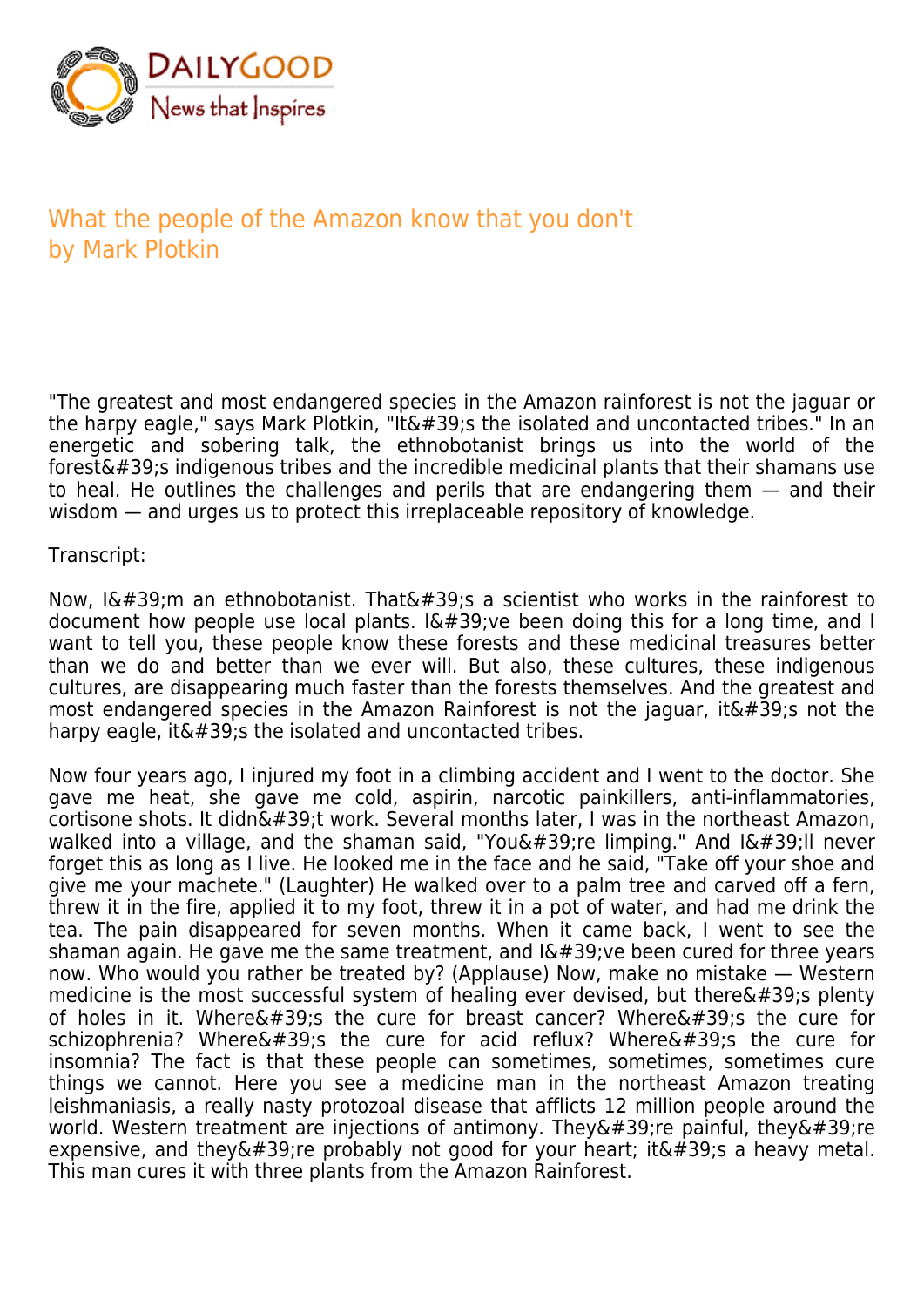This is the magic frog. My colleague, the late great Loren McIntyre, discoverer of the source lake of the Amazon, Laguna McIntyre in the Peruvian Andes, was lost on the Peru-Brazil border about 30 years ago. He was rescued by a group of isolated Indians called the Matsés. They beckoned for him to follow them into the forest, which he did. There, they took out palm leaf baskets. There, they took out these green monkey frogs these are big suckers, they  $\&\#39$ ; re like this — and they began licking them. It turns out, they $&\#39$ ; re highly hallucinogenic. McIntyre wrote about this and it was read by the editor of High Times magazine. You see that ethnobotanists have friends in all sorts of strange cultures. This guy decided he would go down to the Amazon and give it a whirl, or give it a lick, and he did, and he wrote, "My blood pressure went through the roof, I lost full control of my bodily functions, I passed out in a heap, I woke up in a hammock six hours later, felt like God for two days." (Laughter) An Italian chemist read this and said, " $I\'$ ; m not really interested in the theological aspects of the green monkey frog. What $'$ ; this about the change in blood pressure?" Now, this is an Italian chemist who $\&\#39$ ; working on a new treatment for high blood pressure based on peptides in the skin of the green monkey frog, and other scientists are looking at a cure for drug-resistant Staph aureus. How ironic if these isolated Indians and their magic frog prove to be one of the cures.

Here $&\#39$ ; an ayahuasca shaman in the northwest Amazon, in the middle of a yage ceremony. I took him to Los Angeles to meet a foundation officer looking for support for monies to protect their culture. This fellow looked at the medicine man, and he said, "You didn't go to medical school, did you?" The shaman said, "No, I did not." He said, "Well, then what can you know about healing?" The shaman looked at him and he said, "You know what? If you have an infection, go to a doctor. But many human afflictions are diseases of the heart, the mind and the spirit. Western medicine can $\&\#39$ ;t touch those. I cure them." (Applause)

But all is not rosy in learning from nature about new medicines. This is a viper from Brazil, the venom of which was studied at the Universidade de São Paulo here. It was later developed into ACE inhibitors. This is a frontline treatment for hypertension. Hypertension causes over 10 percent of all deaths on the planet every day. This is a \$4 billion industry based on venom from a Brazilian snake, and the Brazilians did not get a nickel. This is not an acceptable way of doing business.

The rainforest has been called the greatest expression of life on Earth. There  $\&\#39$ ; s a saying in Suriname that I dearly love: "The rainforests hold answers to questions we have yet to ask." But as you all know, it  $\&\#39$ ; rapidly disappearing. Here in Brazil, in the Amazon, around the world. I took this picture from a small plane flying over the eastern border of the Xingu indigenous reserve in the state of Mato Grosso to the northwest of here. The top half of the picture, you see where the Indians live. The line through the middle is the eastern border of the reserve. Top half Indians, bottom half white guys. Top half wonder drugs, bottom half just a bunch of skinny-ass cows. Top half carbon sequestered in the forest where it belongs, bottom half carbon in the atmosphere where  $it\&\#39$ ; driving climate change. In fact, the number two cause of carbon being released into the atmosphere is forest destruction.

But in talking about destruction, it  $\&\#39$ ; important to keep in mind that the Amazon is the mightiest landscape of all. It  $\&\#39$ ; a place of beauty and wonder. The biggest anteater in the world lives in the rain forest, tips the scale at 90 pounds. The goliath bird-eating spider is the world  $\&\#39$ ; largest spider. It  $\&\#39$ ; found in the Amazon as well. The harpy eagle wingspan is over seven feet. And the black cayman — these monsters can tip the scale at over half a ton. They ' re known to be man-eaters. The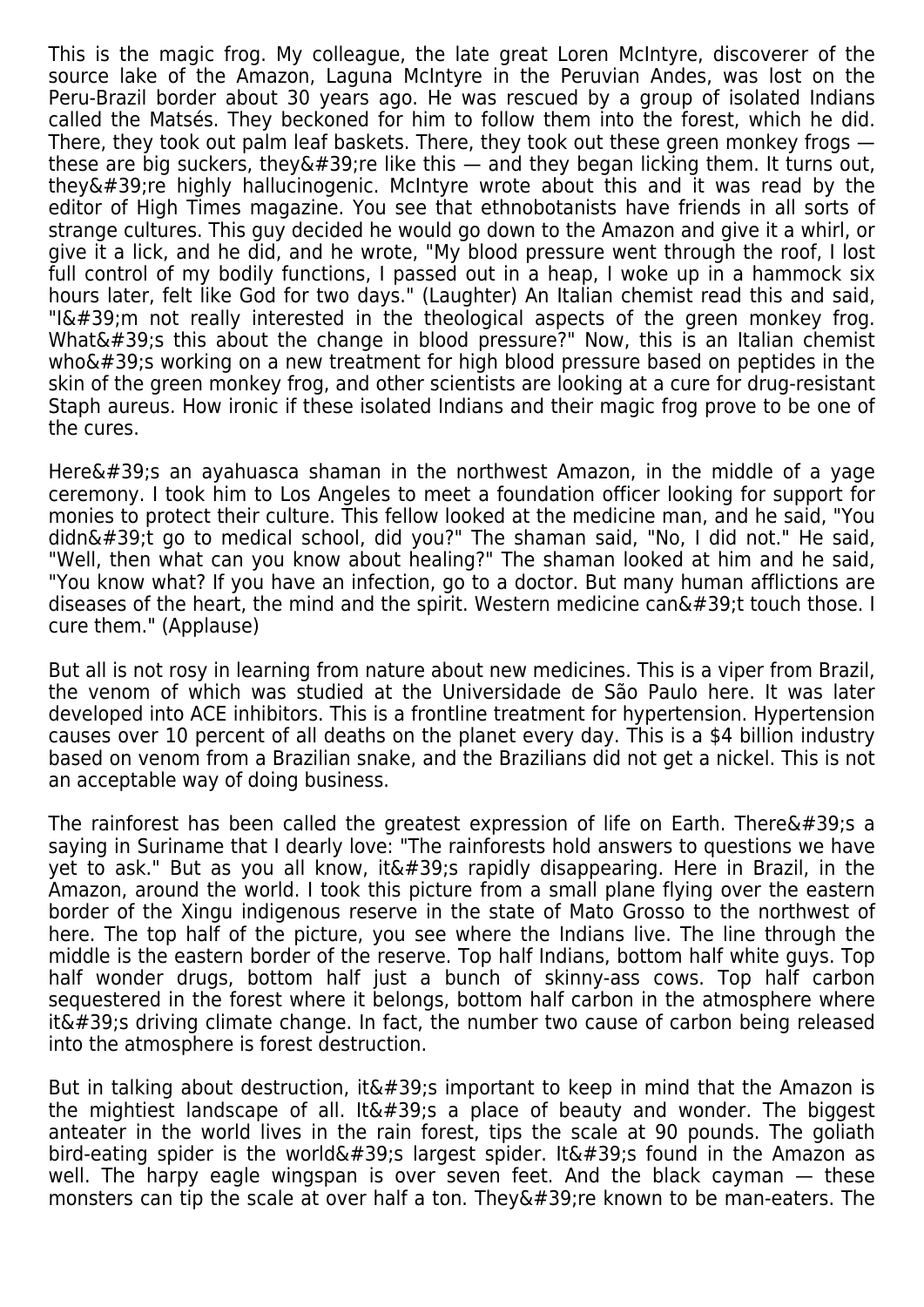anaconda, the largest snake, the capybara, the largest rodent. A specimen from here in Brazil tipped the scale at 201 pounds.

Let $'$ ; visit where these creatures live, the northeast Amazon, home to the Akuriyo tribe. Uncontacted peoples hold a mystical and iconic role in our imagination. These are the people who know nature best. These are the people who truly live in total harmony with nature. By our standards, some would dismiss these people as primitive. "They don't know how to make fire, or they didn't when they were first contacted." But they know the forest far better than we do. The Akuriyos have 35 words for honey, and other Indians look up to them as being the true masters of the emerald realm. Here you see the face of my friend Pohnay. When I was a teenager rocking out to the Rolling Stones in my hometown of New Orleans, Pohnay was a forest nomad roaming the jungles of the northeast Amazon in a small band, looking for game, looking for medicinal plants, looking for a wife, in other small nomadic bands. But it  $\&\#39$ ; people like these that know things that we don $\&\#39$ ;t, and they have lots of lessons to teach us.

However, if you go into most of the forests of the Amazon, there are no indigenous peoples. This is what you find: rock carvings which indigenous peoples, uncontacted peoples, used to sharpen the edge of the stone axe. These cultures that once danced, made love, sang to the gods, worshipped the forest, all that  $\&\#39$ ; left is an imprint in stone, as you see here.

Let $\&\#39$ :s move to the western Amazon, which is really the epicenter of isolated peoples. Each of these dots represents a small, uncontacted tribe, and the big reveal today is we believe there are 14 or 15 isolated groups in the Colombian Amazon alone.

Why are these people isolated? They know we exist, they know there $'$ ; an outside world. This is a form of resistance. They have chosen to remain isolated, and I think it is their human right to remain so. Why are these the tribes that hide from man? Here $\&\#39$ :s why. Obviously, some of this was set off in 1492. But at the turn of the last century was the rubber trade. The demand for natural rubber, which came from the Amazon, set off the botanical equivalent of a gold rush. Rubber for bicycle tires, rubber for automobile tires, rubber for zeppelins. It was a mad race to get that rubber, and the man on the left, Julio Arana, is one of the true thugs of the story. His people, his company, and other companies like them killed, massacred, tortured, butchered Indians like the Witotos you see on the right hand side of the slide.

Even today, when people come out of the forest, the story seldom has a happy ending. These are Nukaks. They were contacted in the  $\&\#39;80$ s. Within a year, everybody over 40 was dead. And remember, these are preliterate societies. The elders are the libraries. Every time a shaman dies, it  $\&\#39$ ; as if a library has burned down. They have been forced off their lands. The drug traffickers have taken over the Nukak lands, and the Nukaks live as beggars in public parks in eastern Colombia. From the Nukak lands, I want to take you to the southwest, to the most spectacular landscape in the world: Chiribiquete National Park. It was surrounded by three isolated tribes and thanks to the Colombian government and Colombian colleagues, it has now expanded. It  $\&\#39$ ; bigger than the state of Maryland. It is a treasure trove of botanical diversity. It was first explored botanically in 1943 by my mentor, Richard Schultes, seen here atop the Bell Mountain, the sacred mountains of the Karijonas. And let me show you what it looks like today. Flying over Chiribiquete, realize that these lost world mountains are still lost. No scientist has been atop them. In fact, nobody has been atop the Bell Mountain since Schultes in  $\&\#39,43$ . And we $&\#39$ ; I end up here with the Bell Mountain just to the east of the picture. Let me show you what it looks like today.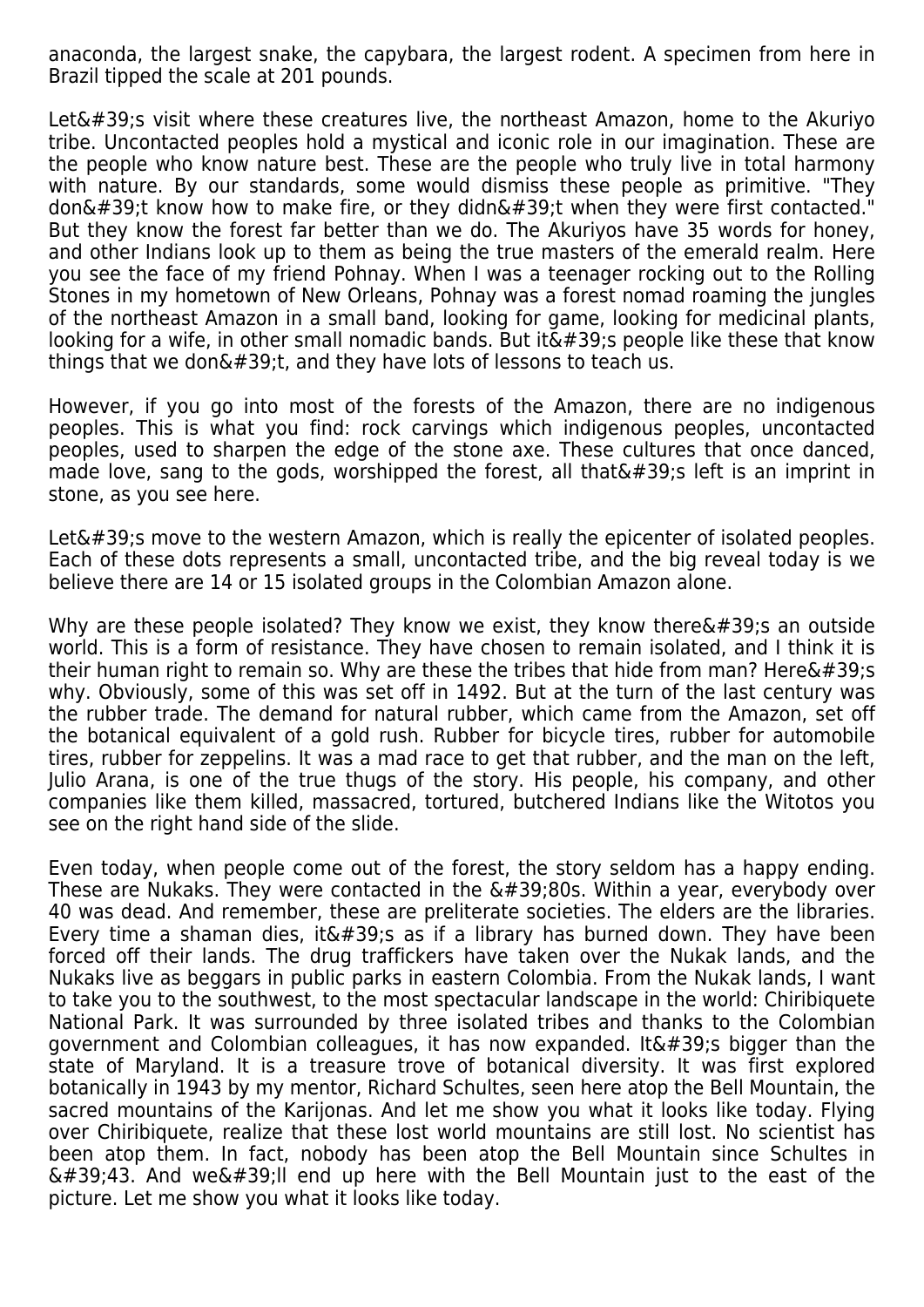Not only is this a treasure trove of botanical diversity, not only is it home to three isolated tribes, but it  $\&\#39$ : the greatest treasure trove of pre-Colombian art in the world: over 200,000 paintings. The Dutch scientist Thomas van der Hammen described this as the Sistine Chapel of the Amazon Rainforest.

But move from Chiribiquete down to the southeast, again in the Colombian Amazon. Remember, the Colombian Amazon is bigger than New England. The Amazon $\&\#39$ ; a big forest, and Brazil's got a big part of it, but not all of it. Moving down to these two national parks, Cahuinari and Puré in the Colombian Amazon  $-$  that $\&\#39$ ; the Brazilian border to the right  $-$  it's home to several groups of isolated and uncontacted peoples. To the trained eye, you can look at the roofs of these malocas, these longhouses, and see that there $\&\#39$ :s cultural diversity. These are, in fact, different tribes. As isolated as these areas are, let me show you how the outside world is crowding in. Here we see trade and transport increased in Putumayo. With the diminishment of the Civil War in Colombia, the outside world is showing up. To the north, we have illegal gold mining, also from the east, from Brazil. There $\&\#39$ ; increased hunting and fishing for commercial purposes. We see illegal logging coming from the south, and drug runners are trying to move through the park and get into Brazil. This, in the past, is why you didn $\&\#39$ ; t mess with isolated Indians. And if it looks like this picture is out of focus because it was taken in a hurry, here $\&\#39$ ; why. (Laughter) This looks like  $-$  (Applause) This looks like a hangar from the Brazilian Amazon. This is an art exhibit in Havana, Cuba. A group called Los Carpinteros. This is their perception of why you shouldn $\&\#39$ :t mess with uncontacted Indians.

But the world is changing. These are Mashco-Piros on the Brazil-Peru border who stumbled out of the jungle because they were essentially chased out by drug runners and timber people. And in Peru, there  $\&\#39$ ; a very nasty business. It  $\&\#39$ ; called human safaris. They will take you in to isolated groups to take their picture. Of course, when you give them clothes, when you give them tools, you also give them diseases. We call these "inhuman safaris." These are Indians again on the Peru border, who were overflown by flights sponsored by missionaries. They want to get in there and turn them into Christians. We know how that turns out.

What's to be done? Introduce technology to the contacted tribes, not the uncontacted tribes, in a culturally sensitive way. This is the perfect marriage of ancient shamanic wisdom and 21st century technology. We've done this now with over 30 tribes, mapped, managed and increased protection of over 70 million acres of ancestral rainforest. (Applause)

So this allows the Indians to take control of their environmental and cultural destiny. They also then set up guard houses to keep outsiders out. These are Indians, trained as indigenous park rangers, patrolling the borders and keeping the outside world at bay. This is a picture of actual contact. These are Chitonahua Indians on the Brazil-Peru border. They $&\#39$ ; ve come out of the jungle asking for help. They were shot at, their malocas, their longhouses, were burned. Some of them were massacred. Using automatic weapons to slaughter uncontacted peoples is the single most despicable and disgusting human rights abuse on our planet today, and it has to stop. (Applause)

But let me conclude by saying, this work can be spiritually rewarding, but it $\&\#39$ ; s difficult and it can be dangerous. Two colleagues of mine passed away recently in the crash of a small plane. They were serving the forest to protect those uncontacted tribes. So the question is, in conclusion, is what the future holds. These are the Uray people in